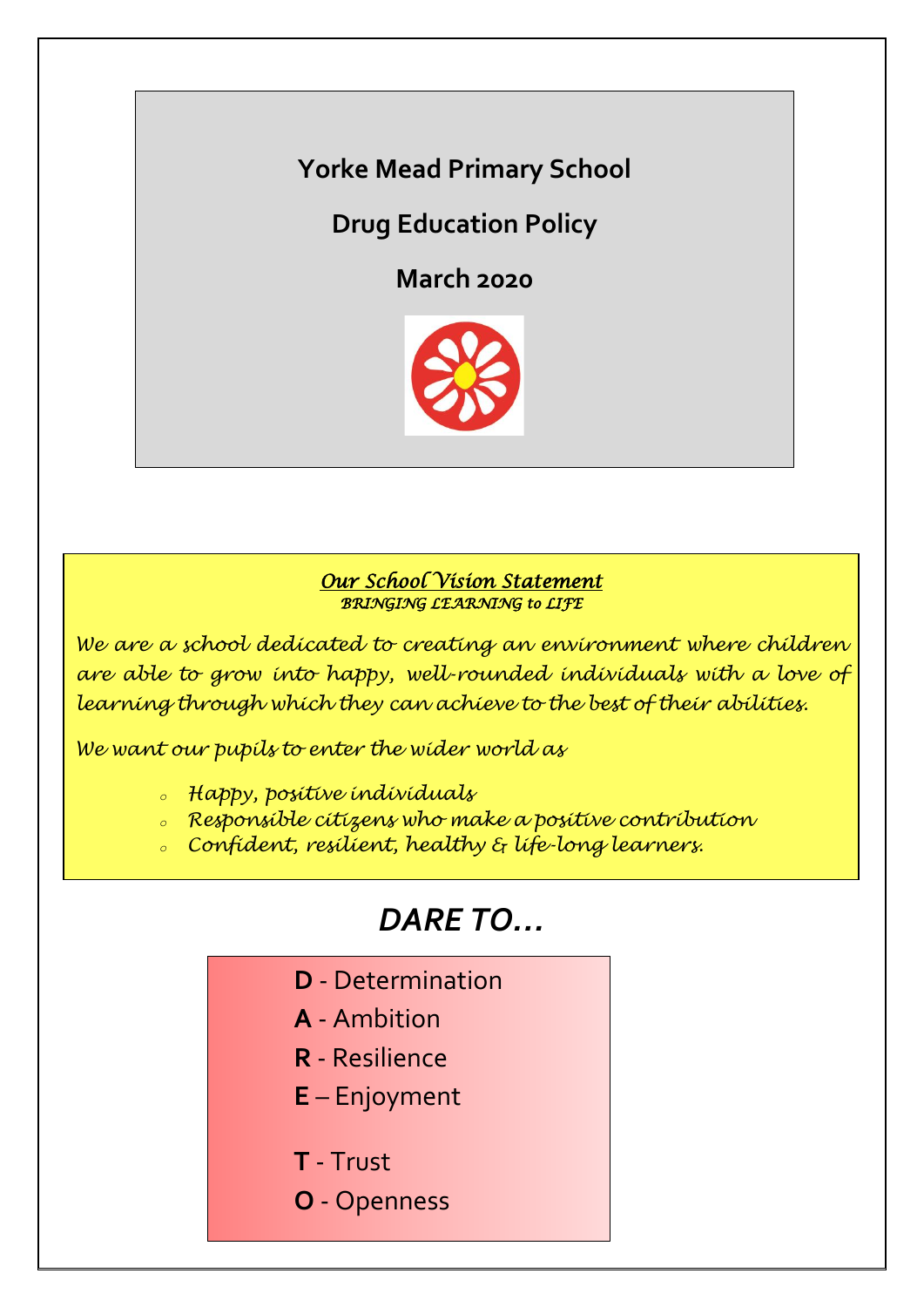## **Formation of policy and teaching programme**

This policy was first devised in 2002 as part of our Healthy School programme and has been reviewed regularly since then. All staff are made aware of the policy as part of the health education aspects of the PSHE work. Governors are responsible for reviewing this policy.

The policy is published on the school website and is available on the staff network (under Governors/school policies). A hard copy is available in the school office.

## **Context of the policy and its relationship to other policies.**

The Education Reform Act, 1988, entitles every pupil to a broad and balanced curriculum which:

- promotes the spiritual, moral, social, cultural, mental and physical development of all our pupils
- prepares our pupils for the opportunities, responsibilities and experiences of adult life

Drugs education forms a part of our broad and balanced curriculum. We believe that the purpose of drug education should be to give pupils the knowledge, skills and attitudes to appreciate the benefits of a healthy life style and to relate these to their own actions, both now and in the future. We are aware that:

- All primary school aged children have some drugs education needs
- Their needs vary according to where they live, how old they are and their experience of drug misuse
- Teachers need support and resources to be able to meet these needs

The policy links with the school's Health and Safety Policy (see the administration of medicines) and the Behaviour Policy (see unacceptable behaviour).

## The **purpose of the policy**

The purpose of the policy is to:

- Clarify the legal requirements and responsibilities of the school
- Safeguard the health and safety of the pupils and others who use the school.
- Clarify the school's approach to drugs for all staff, pupils, governors, parent/carers, outside agencies and the wider communities.
- Give guidance to developing, implementing and monitoring the drug education programme.
- Enable staff to manage drugs on school premises and any incidents that occur with confidence and consistency and in the best interests of those involved.
- Ensure that the response to incidents involving drugs complements the overall approach to drug education and the values and ethos of the school.
- Provide a basis for evaluating the effectiveness of the school drug education programme and the management of incidents involving illegal and other unauthorised drugs.
- Reinforce the role of the school in contributing to local and national strategies.

The policy applies to all staff, pupils, parents/carers, governors and outside agencies working with the school. It also applies to groups that run activities on the school site.

#### **Definitions**

We define the term "drug" as any substance that affects the way in which the body functions physically, emotionally or mentally. This includes tobacco, alcohol, solvents, over-the-counter and prescribed medicines as well as illicit substances.

"Drug education" is about the all of the above drugs and the skills of growing up safely within a society that uses drugs for many different purposes, it does not focus solely on illegal or illegally used substances.

#### **Drugs, health and the needs of pupils.**

The possession, use or supply of illegal and other illegal and other unauthorised drugs within school boundaries is unacceptable. School boundaries include the school premises and grounds, journeys or visits in school time and residential trips. It also includes extended school activities on the school site and activities run by other groups on the school site.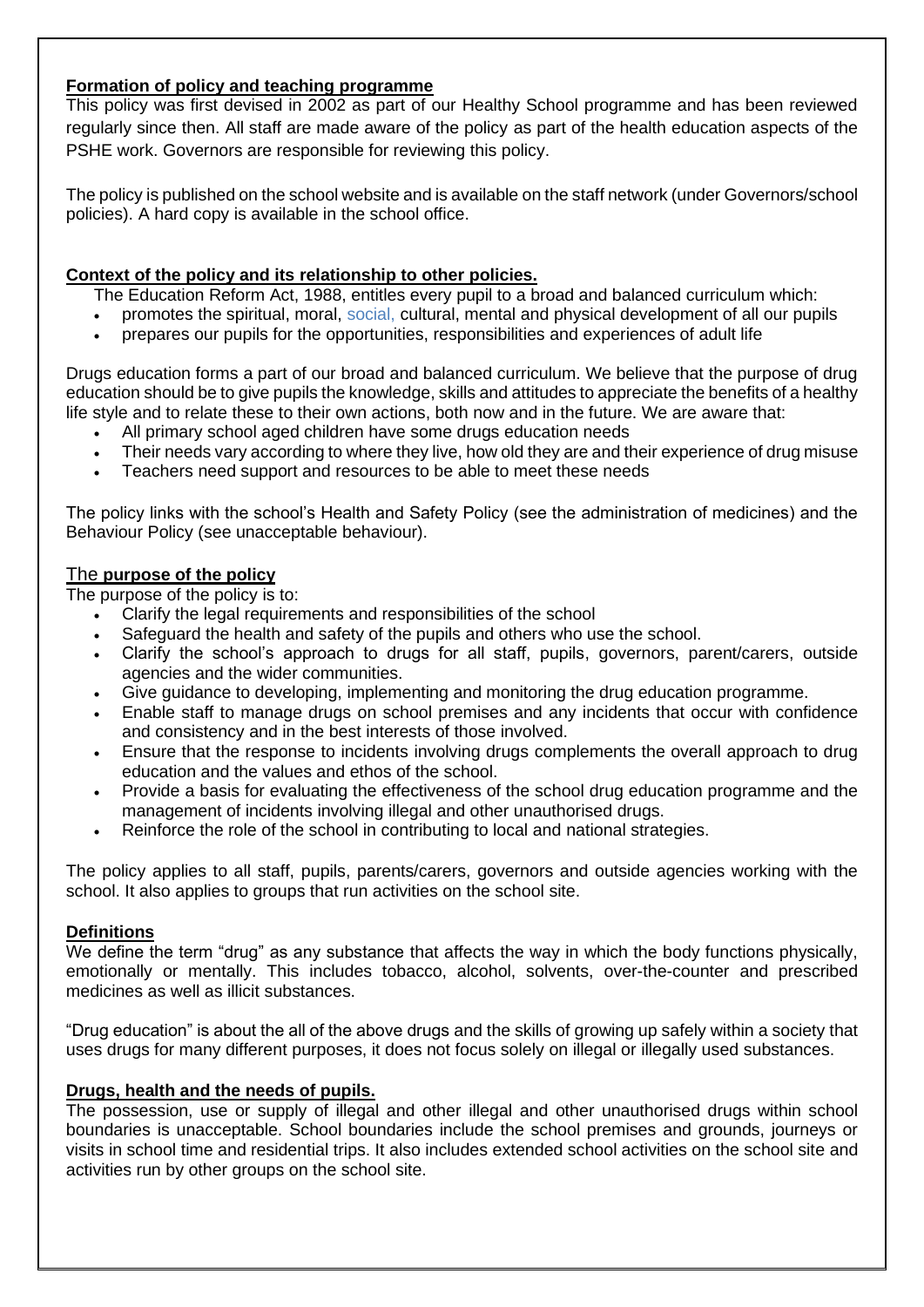The school has procedures in place for the administration of prescribed medicines. (See Health and Safety policy and procedures and our policy on Supporting Children with a Medical Condition). The school does not as a general policy administer non-prescribed medicines, any agreement to do so is at the discretion of the head teacher.

No child should bring any form of drug or medicine into school. All medicines are to be managed by adults at all times. The only exception to this would involve a child carrying their own inhaler or any medicines which a health professional has dictated must be with the child at all times and on completion of any necessary risk plans to consider the safety of other children alongside the safety of that child. This can only be following consultation with the school.

Arrangements for the use and storage of volatile substances are set out in the Health and Safety policy.

Alcohol may be available at some events organised by the Friends of Yorke Mead such as the bottle tombola at the Christmas Fayre. Alcohol is not stored on the school site. Children under 18 years old will not be given bottles containing alcohol as a prize.

The school is smoke free and has a separate non-smoking policy which applies to all visitors to the school. This non-smoking policy includes vaping, which is also not allowed on the school site.

The priority in managing drugs is the health and safety of the school community and meeting the pastoral needs of pupils.

## **Roles and responsibilities**

This policy relates to all members of the school community. All adults employed at Yorke Mead have a responsibility for drug education and must be fully aware of this policy and its implications for themselves and for others in the community. Whenever adults interact with children they recognise that they may be influencing attitudes and behaviour. They have a responsibility to know how they should respond to any possible drug related incidents and receive training and support in delivering their responsibilities.

Teaching will be informed by our existing policies on behaviour, bullying, health and safety, equal opportunities, outside visits, confidentiality and child protection.

**The Headteacher** is responsible for ensuring that policy and practice are followed, including appropriate curriculum content and responses to drug related incidents. The Headteacher is also the designated person for child protection.

**The PSHE subject leader** is responsible for overseeing both curriculum delivery and other elements of school life contributing to drug education. This will include monitoring and evaluating policy and practice throughout the school. The subject leaders will work with other co-ordinators subject leaders to identify cross-curricular links.

**Teachers and support staff** have a responsibility for the taught curriculum for drug education. They listen to pupils and determine their specific needs. These needs are met in specific drug education inputs as well as through a wider programme of personal and social skills development.

## **Aims**

## **In providing drugs education we aim to:**

- enable our pupils to make healthy, informed choices through increasing their knowledge, challenging and exploring attitudes and developing and practising skills
- help children to value themselves and others and to help and support each other
- listen to our pupils' thoughts, feelings and concerns so that our teaching responds to their needs
- encourage an understanding of children and adults dependent on medicinal drugs
- develop personal and social skills such as refusal skills and decision making skills
- empower children to take increasing responsibility for themselves and their actions
- increase understanding about the implications and possible consequences of drug use and misuse
- help our pupils distinguish between different substances, considering their use, misuse, benefit and harm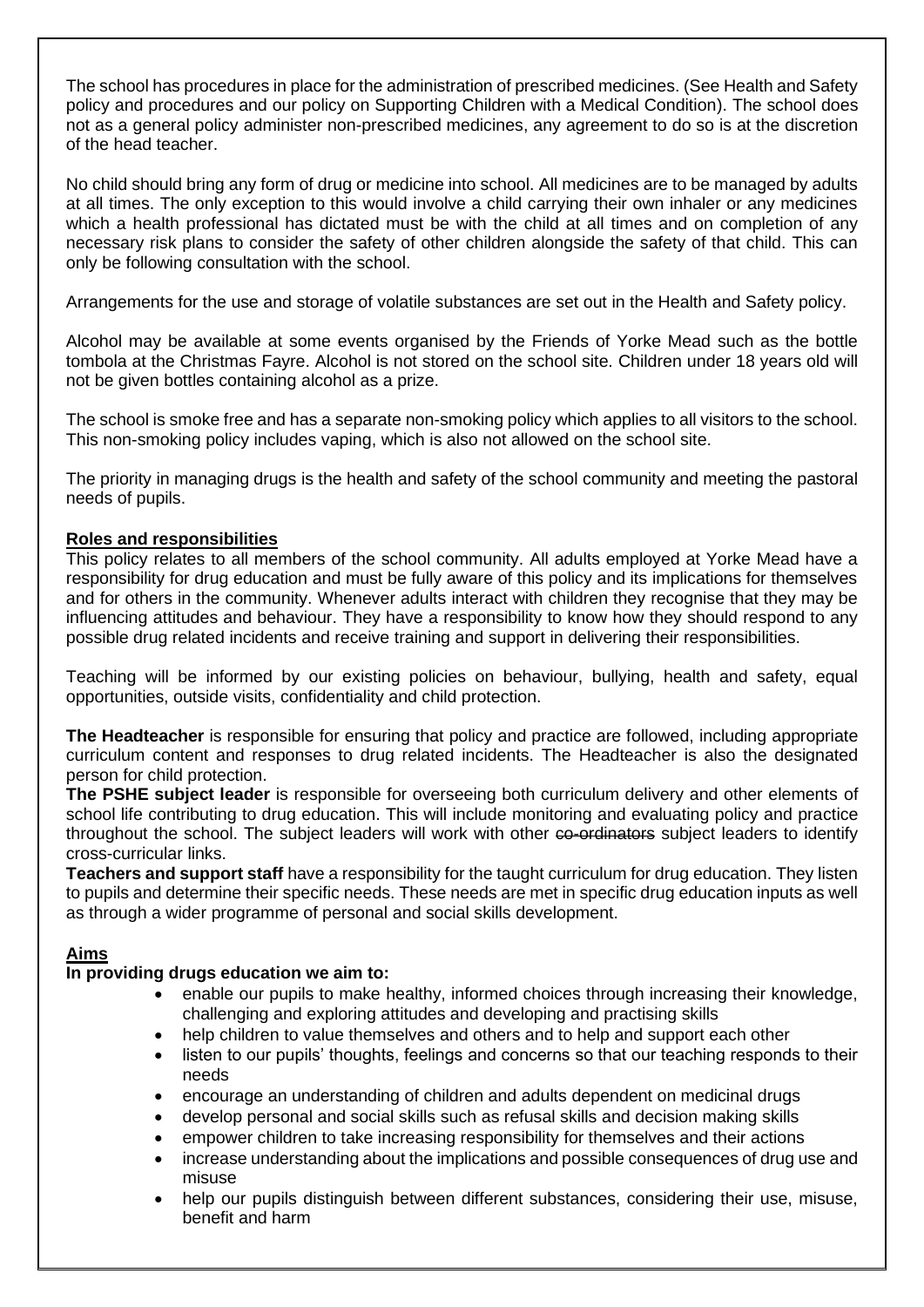- give unbiased and correct information
- widen understanding about related health, social and legal issues
- enable our pupils to identify where help and support can be found
- to develop as a health promoting school

## **We intend to achieve our aims through:**

- a co-ordinated and consistent approach to the curriculum and possible drug related incidents
- a broad, progressively constructed programme in which the subject is revisited each year
- a child centred approach that responds to the needs of individual children
- content and teaching approaches that match the needs and maturities of all pupils, including those with special educational needs and English as an additional language
- clearly defined outcomes for lessons and other inputs
- the use of active learning and group work, focusing on role play and discussion
- the involvement of the whole community including all staff, parents and carers, governors, pupils and local health organisations
- training and support for staff in the planning and delivery of drugs education
- the use of cross-curricular links, in particular with English, Science and PSHE.
- regular revision of policy and practice

## **Teaching Programme**

The school the Jigsaw PSHE scheme and their units of work throughout the year. Drug Education links with the 'Healthy Me' unit of work. This includes:

- a whole school PSHE half term unit which will enable staff to support each other, create a sense of purpose for the pupils and stimulate interest and enjoyment, provide a focus for whole school displays, assemblies and outside visitors, ensure essential curriculum coverage and progression, enable parents and governors to be informed and involved and give value to a new curriculum area
- assemblies linked to the PSHE theme
- use of story and circle time
- planned elements of national curriculum subjects such as persuasive writing or media studies in English, Science topics relating to healthy living
- occasional planned and negotiated visits from the school nurse, drama groups or other appropriate people.

Teachers need to create a climate of trust, support and honesty that enhances self-esteem and provides a safe environment in which to discuss and share their feelings, explore their values and attitudes, express their opinions and consider those of others. Ground rules will be negotiated, recognising the sensitivity of the work and safeguarding the interests of both the individual and the whole class.

Annual PHSE questionnaires and the 'Jugs and Herrings' activity may be used to decide which aspects of illegal drug use are appropriate for year 6. This will vary from year to year.

## County Lines

County lines represents a significant threat to young people, who make up a large proportion of those involved. In the past these young people have been treated as offenders – a part of the problem. Only recently has it been recognised that many of these young people enter this world of criminality as victims.

In 2017, the Home Office, National Crime Agency, the National Police Chief's Council, the Children's Society and Victim Support, as well as a number of smaller, individual organisations released new guidance on approaching the county lines problem as awareness around the issue continues to grow. Recognising young people at risk and intervening early is a key part of the strategy.

Children in Key Stage 2 will be made aware of the importance of the importance of keeping themselves safe in the community and speaking to people if they feel uncomfortable about anything they are being asked to do or anyone's behaviour towards them. There is no direct teaching about county lines, but all of the work we do around resilience and keeping ourselves safe supports the work to help prevent children becoming entangled within this.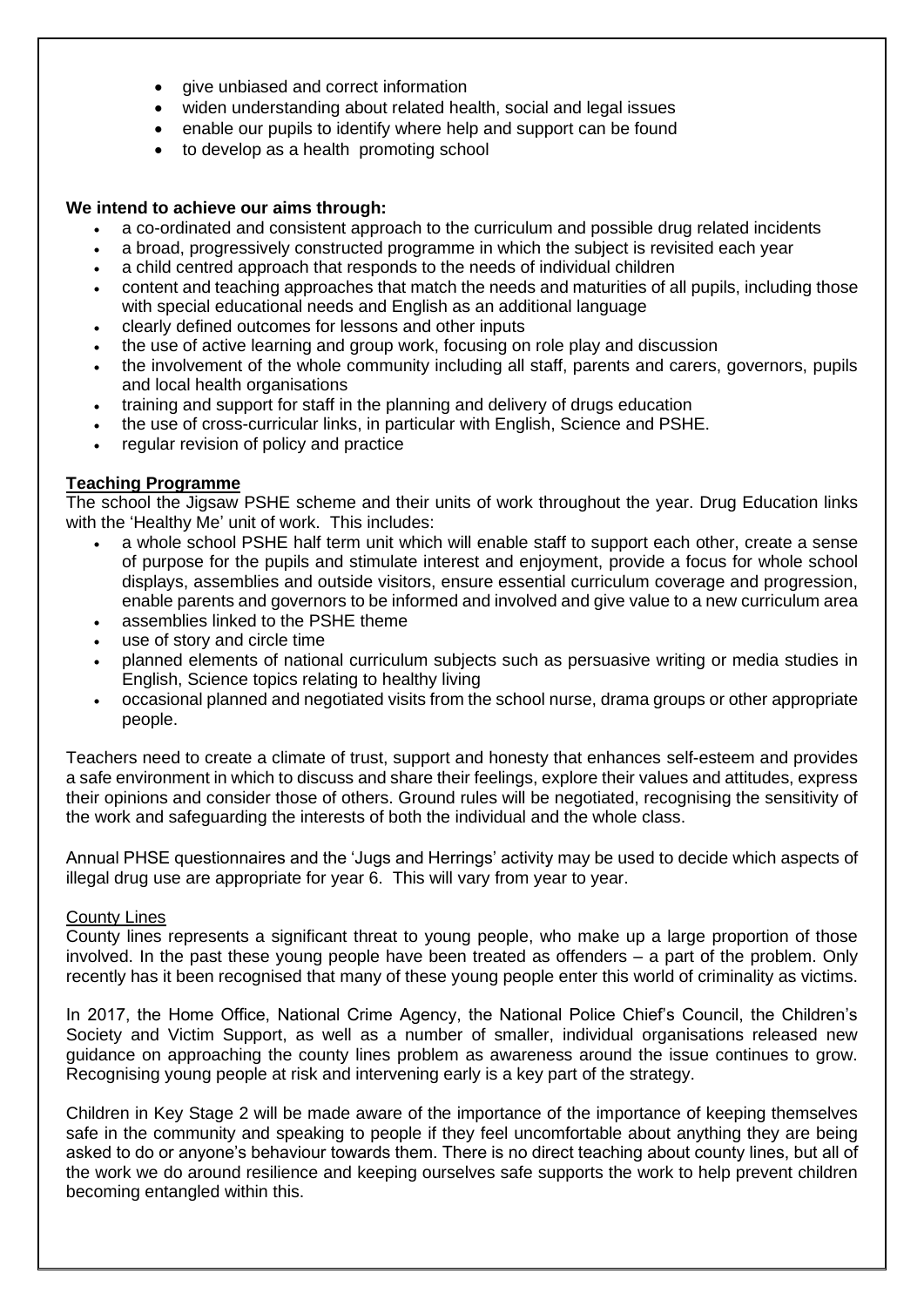#### **Measures of Success**

#### **Monitoring**

The PSHE subject leader will monitor delivery of the work in PSHE and the drug education within this, and will discuss its impact with teaching staff as part of the overview of the PSHE curriculum. Examples of pupils' work and/or photographs of activities and displays as part of the PSHE file may be collected demonstrating good practice.

#### **Additional information**

The governing body will review this policy every two years.

#### **Involvement of parents/carers**

Parents will be informed about a drugs related incident which involves their child, unless this puts the child at risk of significant harm, in which case normal safeguarding procedures would be followed. Parents will be kept informed about the school's approach and rationale for drug education. The school will help parent's access information about drugs and about local and national sources of help. This policy will be available to all parents on the school website.

#### **Management of drugs at school.**

 We will refer to the Hertfordshire guidelines and the implications of any action we take will be carefully considered. The focus of any response will be the pupil not the substance and we will seek to balance the interests of the individual, other members of the school community and the wider community.

#### **Drugs in school**

All prescribed class A drugs will be kept in a locked cabinet, in accordance with the Health and Safety policy.

Unauthorised drugs found in school will be confiscated.

In taking temporary possession of suspected illegal drug s staff will follow the following procedure:

- A second adult witness will be present throughout
- The sample will be sealed in a plastic bag and details of the time, date and witnesses present will be recorded.
- The sample will be stored in a secure location such as the school safe with access limited to 2 members of staff.
- The police will be notified immediately. They will collect the sample and store or dispose of it according to locally agreed protocols.
- Full details of the incident including the police reference number will be recorded.
- Parents/carers will be informed unless this would put the pupil at risk of harm.

#### **Disposal of drug paraphernalia.**

If needles or syringes are found on school premises they will be placed in a sturdy, secure container. They will be disposed of according to advice from TRDC Environmental Health department.

#### **Response to a drug related incident**

We will consider each situation individually and recognise that a variety of responses may be necessary as recommended by LEA and national guidance. It is important that all aspects of an incident are considered. The needs and circumstances of the pupil are paramount.

If a child or adult needs medical support staff will seek assistance immediately, contacting an ambulance if necessary.

Except in exceptional circumstances we will inform parents/carers at the earliest opportunity so that we can work together to support the pupil and resolve difficulties. If this would put the child's safety at risk the concerns will be discussed with the DSP.